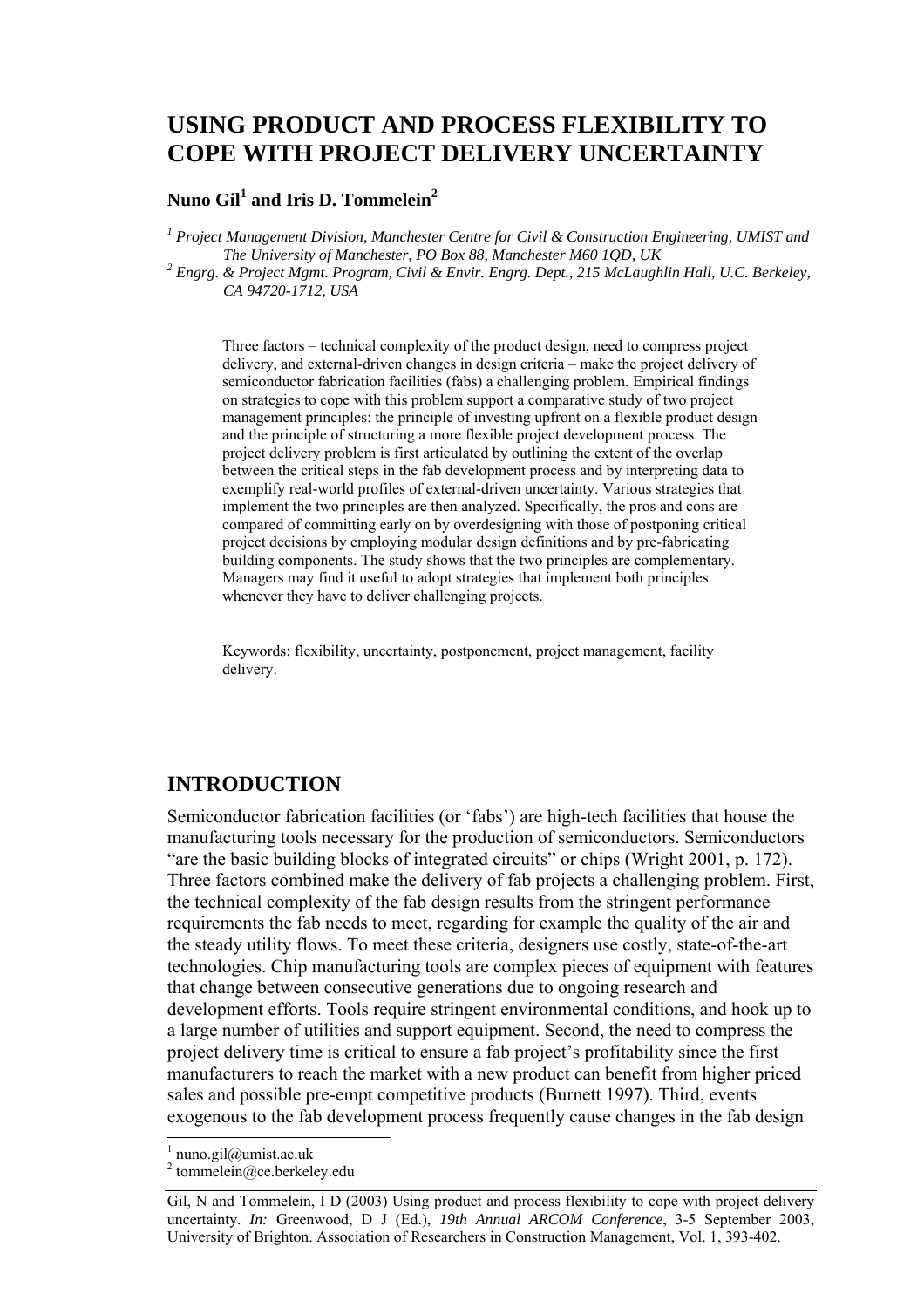criteria. These events are hard to predict by fab project teams because they tend to relate to changes in the chip manufacturing technology or to changes in the forecasts of market demand for chips.

Fab development includes: (1) the design phase, comprising the design of the architectural and structural systems that define the shell, and the design of the building utility systems such as the mechanical, electrical, and piping (MEP) systems, the life safety, and the telecom systems; (2) the 'base-build' phase, comprising an array of operations such as excavating, building foundations, erecting the steel or concrete structure, and installing the architectural shell and selected interiors; (3) the 'fit-up' phase, comprising the installation of the main and lateral utility routings in the subfab by MEP contractors and the installation of the walls, floors, and ceiling of the cleanroom by carpenters; and (4) the 'tooling' phase, comprising the design of the systems to install the chip manufacturing tools and the installation of those tools. Tool installation itself includes 'pre-facilitation' and 'hook-up'. Pre-facilitation consists of extending the main routings of the utility systems that run in the subfab (including pipes, ductwork, and cables) to the space underneath the cleanroom waffle slab, above which the tool will be located. Hook-up consists of connecting the tool hook-up points with the hook-up points at the support equipment and at the routing ends left during pre-facilitation.

These phases commonly overlap in an attempt to compress the fab delivery time (i.e., the time between the start of design of a new fab and the date it can start to produce chips) (Figure 1). The design process of specific building systems overlaps with the fabrication and construction (in base-build as well as in fit-up) of parts of those systems as well as of other intertwined systems. Likewise, the design of the tool install systems overlaps with the tool installation work on site, and the tooling phase overlaps with the fit-up phase. In turn, the fab design-build-tooling process overlaps with the development process of the chip manufacturing technology (not shown in Figure 1).





Despite the already short time in which fabs are delivered, manufacturers challenge architecture-engineering-construction (AEC) practitioners to compress it further. They also challenge practitioners to deliver, under tighter budgets, fabs that once in operation exhibit increasingly higher production yields (yield refers to the percentage of chip wafers that start through the process and go all the way through every step of the manufacturing process without incurring defects).

Practitioners say that they constantly reexamine the project management strategies they use to cope with these challenges. They may over design features of the fab to support an early commitment strategy, as well as employ modular design definitions to support a postponed commitment strategy. This reflects an ongoing effort to implement the managerial principle of investing upfront in product flexibility as well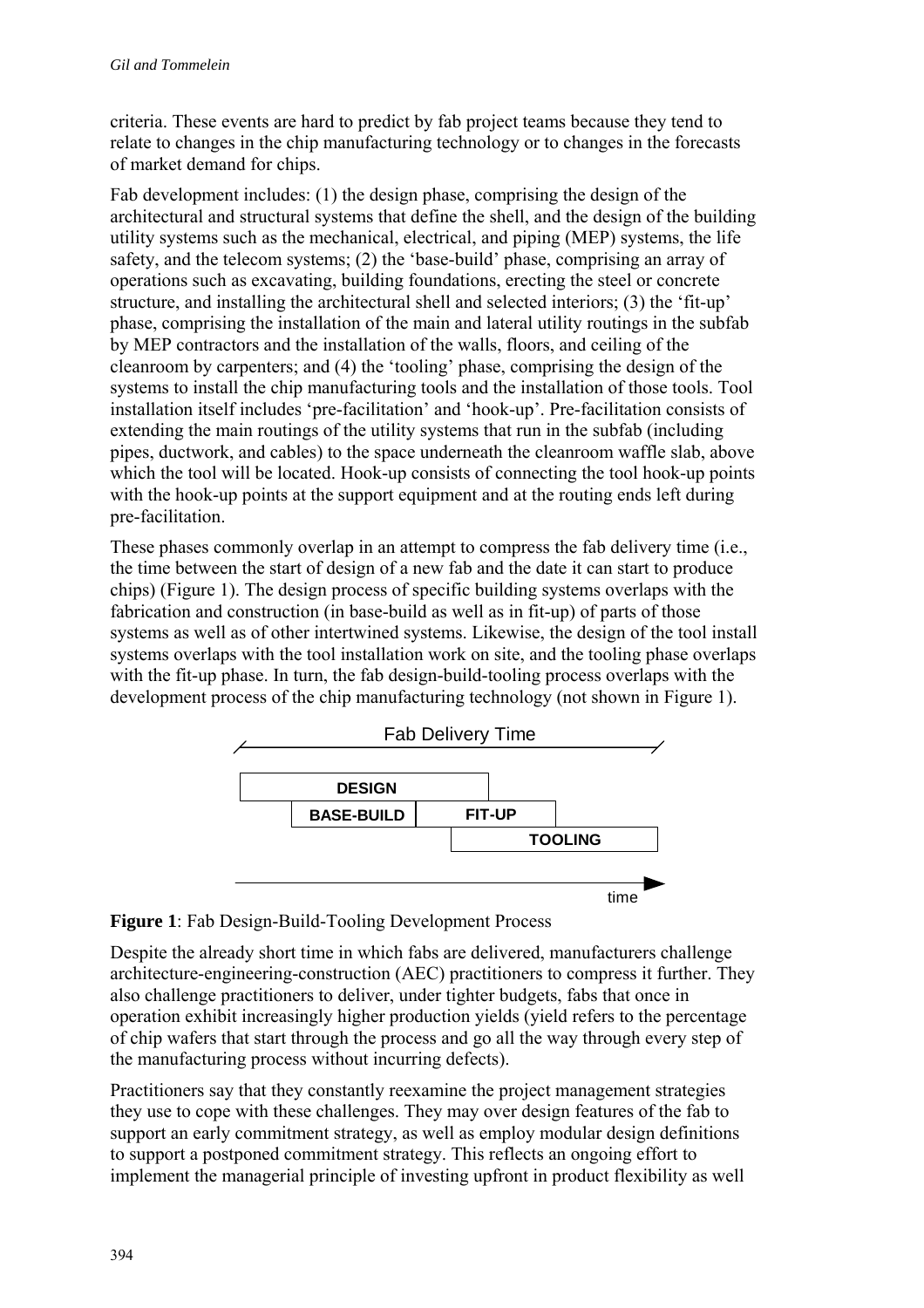as the complementary principle of structuring a more flexible development process. To understand better how project management strategies embody this duality of principles is the focus of this research.

This paper is organized as follows. We first briefly review related work and define the problem. An outline of the critical steps in the fab delivery process shows the extent to which these steps overlap and an analysis of data illustrates external-driven uncertainty in a real-world project. Then, we analyze various managerial strategies and discuss the extent to which they contribute to investing upfront on product flexibility or to structuring a more flexible development process. Finally, we comment on the usefulness of the two principles to guide project management decisions.

# **RELATED WORK**

Empirical studies help to understand how project-based organizations are structured to deliver AEC projects. Some of these studies have focused on alternative strategies and methods to meet better project goals (e.g., Crichton 1966, Pietroforte 1997, Jin and Levitt 1996). Less work exists, however, on articulating the theoretical principles to guide project management practices in the AEC industry. Research in 'lean construction theory' is seeking to fill this gap by articulating a theory to promote understanding and to find ways to better manage project-based production systems (e.g., Koskela 1992, Tommelein 1998, Gil 2001, Gil *et al.* 2001, Koskela *et al.* 2002, Ballard *et al.* 2002, Arbulu *et al.* 2003). Gil *et al.* (2001), for example, focus on the principle of involving specialty contractors in the early design stages, and clarify the contribution of specialty-contractor knowledge to early design. The study we present next contributes to this on-going effort.

# **EMPIRICAL RESEARCH**

We carried out empirical research in collaboration with Industrial Design Corporation (IDC), a leading design-construction firm specializing in high-tech facilities. We interviewed senior people ranging from lead designers of the mechanical, architecture, electrical, chemical, and structural specialties, to construction-, design-, and projectmanagers, and client representatives. We interviewed one-on-one 22 IDC designrelated people, 10 client representatives, and 19 people working for contracting firms. The interviews lasted approximately one to two hours. We carried out follow-up interviews with more than 50% of the interviewees. In addition, we attended design and construction coordination meetings, and we examined the records for several fab projects, such as project proposals, meeting minutes, schedules, logs of design change orders, and project drawings and specifications. From this empirical research, we developed an understanding of external-driven project uncertainty.

# **UNDERSTANDING OF EXTERNAL-DRIVEN UNCERTAINTY**

Two main sources of external uncertainty affect the design-build-tooling process of a fab. A first source of uncertainty is the fab's purpose  $-$  fabs can be (1) technology development (TD) fabs, (2) high-volume manufacturing (HVM) fabs, or (3) foundries. A second source is the degree of technological innovation in the manufacturing tools.

In contrast, internal uncertainty includes design iterations that occur whenever the designers' assumptions about the design parameters of an interrelated building system do not hold up at the time when more complete information becomes available from other specialties (assuming design criteria remain constant). Occasionally, design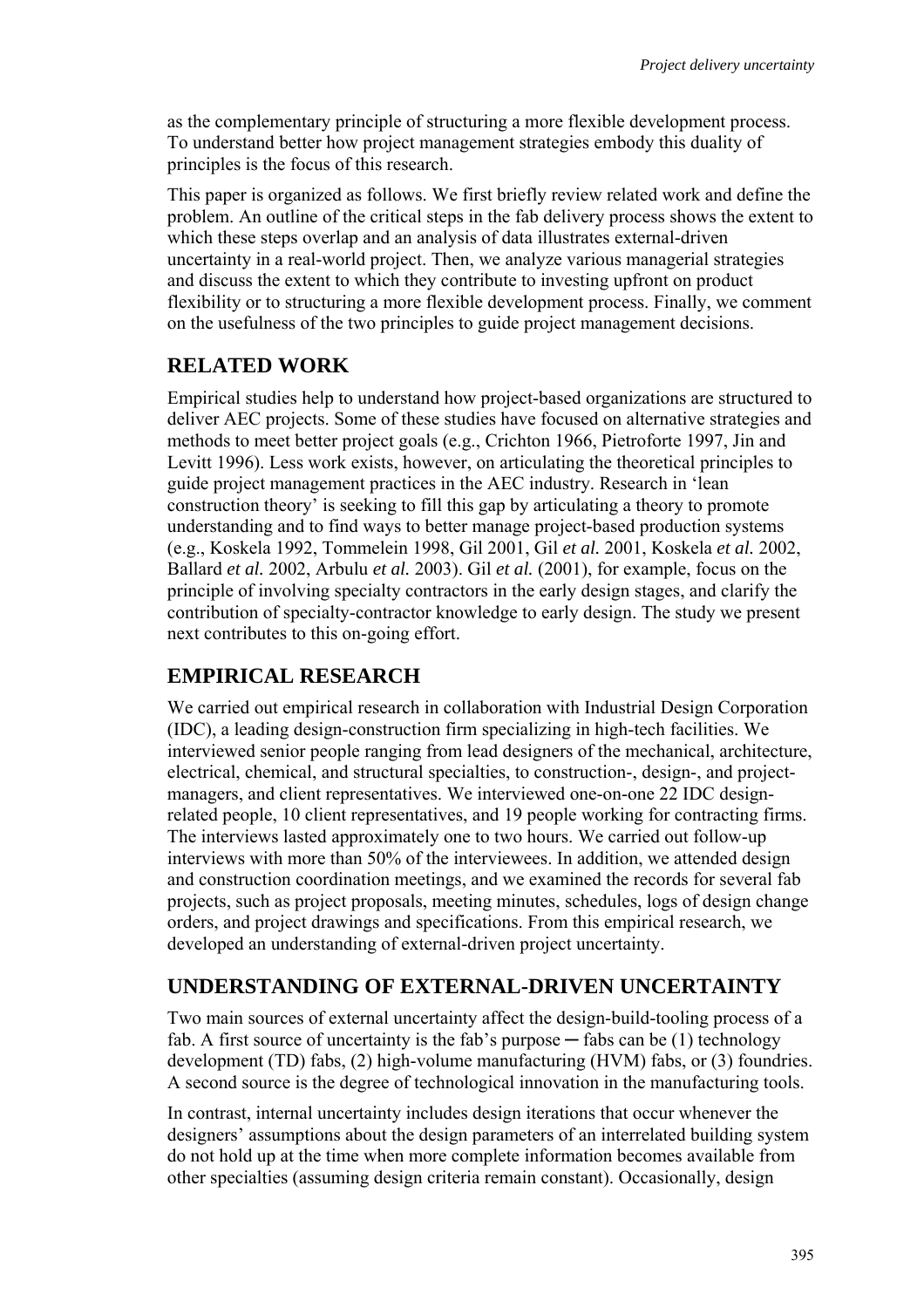decisions may also turn out to be difficult for suppliers and contractors to implement so that design and construction rework is needed. The study of the effects of internal uncertainty to the fab development process merits future research but falls outside the scope of this paper.

### **Uncertainty Resulting from the Fab's Purpose**

TD fabs house pilot lines of tools, which will be used to research and develop new chip manufacturing processes. These are the most difficult fab projects since their delivery unfolds concurrently with the research and development (R&D) processes for new manufacturing tools and for the chip manufacturing processes. Changes related to these two R&D processes are likely to affect the fab design criteria and impact the fab design-build-tooling process. In contrast, fewer external-driven events affect the delivery of HVM fabs because these will house lines of tools fine tuned in a TD fab. Still, to gain time, major chip manufacturers such as Intel may decide to start the design of a HVM fab while the construction of the TD fab is still underway (Figure 2). As a result, external-driven events are also likely to affect the delivery of a HVM fab.

There are few manufacturers like Intel that have the financial capability to build multiple fabs in a short period. Smaller manufacturers increasingly rely on the foundry model to meet their production needs (The Economist 2001). Foundries are fabs that produce products for other manufacturers who have the chip manufacturing knowledge but may not (want to) have the financial or technological capability to mass-produce the chips. When AEC practitioners design and build a foundry, the client does not know exactly what processes the fab will house. The design definition of foundries therefore needs to be flexible to accommodate an array of opportunities that may arise later.



**Figure 2**: Cycles of Development of Fabs for a Large Chip Manufacturer

## **Uncertainty Resulting from Tool Innovation**

Tool innovation is driven mainly by two parameters: the technological breakthroughs in terms of wafer size, and the decrease of the circuitry width on the wafer surface. Whenever the manufacturers worldwide agree to increase the size of wafers, the design features of many tools change significantly, as do the tools' performance requirements. New tools may require higher utility loads as well as disproportionally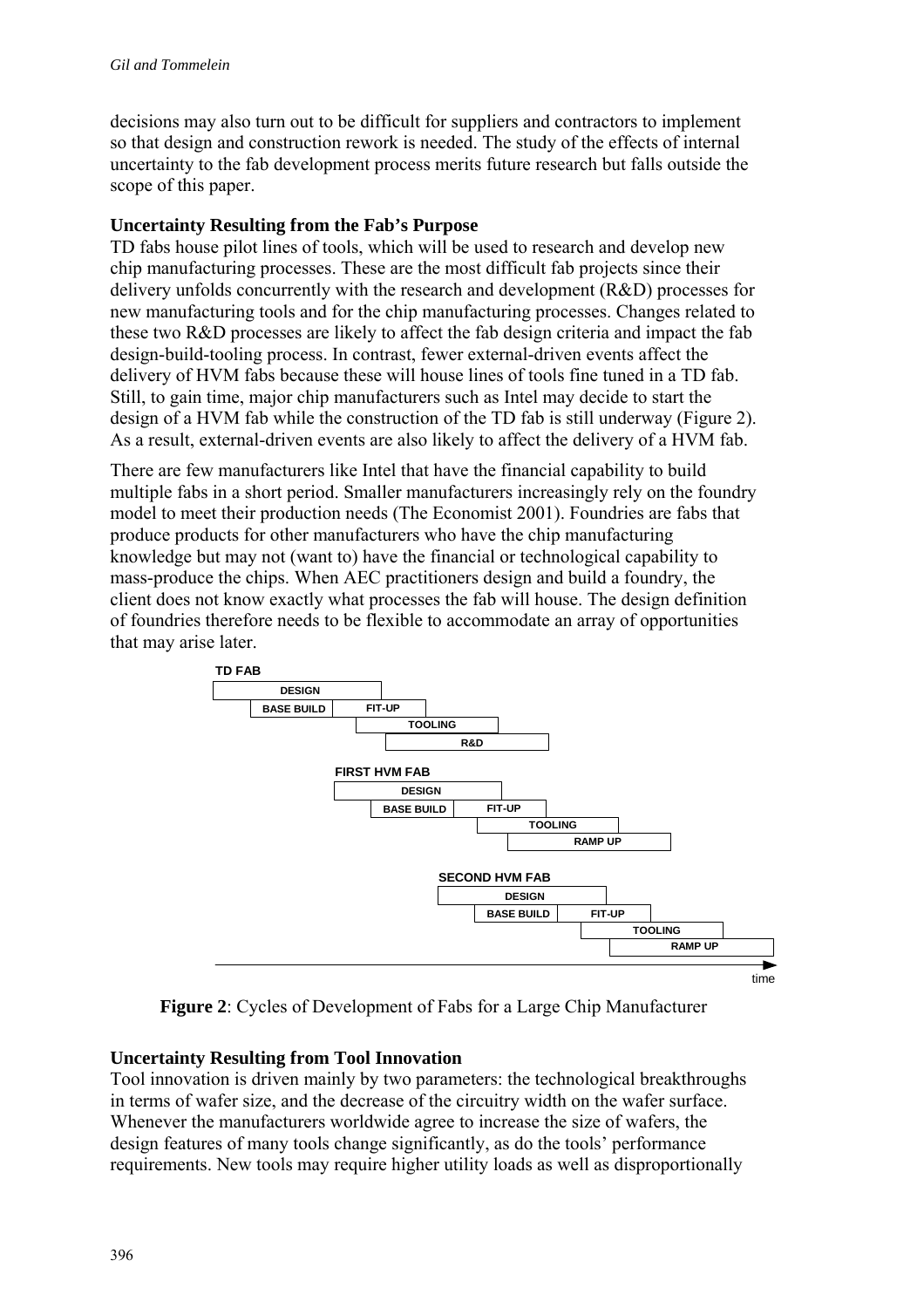more support equipment. Changes in the circuitry width are much more frequent, and result in the so-called "tool conversion cycles". These cycles change the tools less.

AEC practitioners involved in fab projects that will receive new manufacturing tools commonly work with incomplete, unreliable information on the new tools. The dates when tools are expected to arrive to the construction site ('requested tool dock' dates) are also more likely to slip. Such fabs will logically be more complex to deliver than fabs that receive mature manufacturing tools.

## **DATA ANALYSIS**

Table 1 and Figure 3 show data on design work collected from a HVM fab project (Fab X). Note the extent of design work done after construction work started across the various design specialties, as well as the extent of design change work in the chemical, architectural, electrical, and instrumentation & controls (I&C) specialties.

**Table 1:** Work-Hours Spent in Design Work and in Design Changes (Fab X)

|                            |      | Structural |       | Architectural<br>Chemical |       | Metamoriza & KilkC<br>Electrical |                          | Sakey Systems | Institutionalistich & Controls |  |
|----------------------------|------|------------|-------|---------------------------|-------|----------------------------------|--------------------------|---------------|--------------------------------|--|
|                            | Gil  |            |       |                           |       |                                  | <b><i><u>Vie</u></i></b> |               |                                |  |
| Programming                | 680  | 110        | 310   | 660                       | 290   | 340                              | 300                      | 230           | 240                            |  |
| Design Before Construction | 2994 | 2883       | 10548 | 14626                     | 11955 | 10711                            | 2944                     | 4864          | 2892                           |  |
| Design During Construction | 1137 | 1340       | 2824  | 4773                      | 4433  | 3837                             | 2135                     | 3338          | 1967                           |  |
| <b>Total Design Work</b>   | 4811 | 4333       | 13682 | 20059                     | 16678 | 14888                            | 5379                     | 8432          | 5099                           |  |
| Design Change Work         | 1716 | 417        | 2805  | 4993                      | 1723  | 3213                             | 794                      | 2622          | 1309                           |  |
| Design Change as a Percent |      |            |       |                           |       |                                  |                          |               |                                |  |
| of Total Design Work Hours | 36%  | 10%        | 20%   | 25%                       | 10%   | 22%                              | 15%                      | 31%           | 26%                            |  |



**Figure 3:** Design Change (a) Work-Hours per Specialty and (b) as Percentage of the Total Design Work for that Specialty

# **COPING WITH CHALLENGING PROJECT DELIVERY**

## **Product Flexibility**

Product flexibility is the ability of the product design to accommodate changes in design criteria that may occur after the design has (supposedly) been frozen. The following two managerial strategies implement this principle: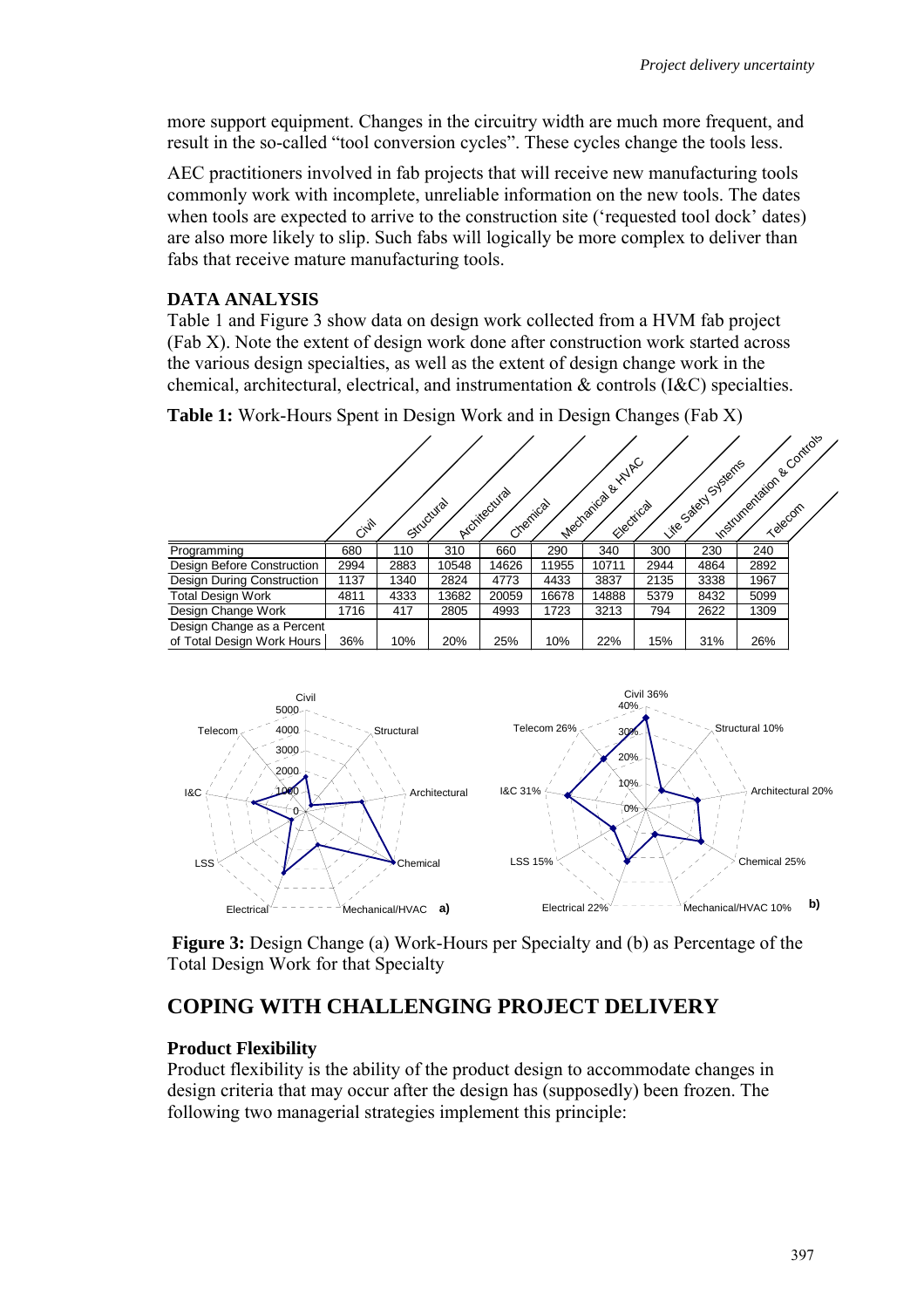### **Strategy 1: Overdesign the Product**

Designers may overdesign by choosing equipment at the high end of available alternatives because they expect design loads to increase but acknowledge that it is hard to predict when exactly increases will happen and what their precise magnitude will be. Likewise, designers may oversize cross-sections of utility routings or allocate empty space in the subfab to accommodate future increases in support equipment or changes in the tool layout in the cleanroom. Designers believe that fabs with extra capacity will more easily accommodate changes that result from the tool R&D processes and from the tool conversion cycles, and that those fabs will endure a longer operating lifecycle.

#### **Example: Decouple Areas of Product Design**

The overdesign strategy translates into three fab design types: decoupled, coupled, and semi-coupled. In a decoupled fab, designers keep constant the features of the facility systems across the various cleanroom functional areas, such as the span between subfab columns and the diameter of critical cross-sections of utility routings. Decoupled designs give the client the flexibility to later change design criteria, such as swapping the location of functional areas in the cleanroom, without being constrained by the facility's characteristics. Design features in a decoupled fab are conservative because they have to satisfy the most stringent criteria of all functional areas pooled together.

In contrast, in a coupled fab, designers assume that design criteria will change less and, in particular, assume that the cleanroom functional areas will not move. As a result, they tie design features to each functional area. For instance, a functional area where tools for lithography will be located requires more stringent vibration criteria than others such as etching. This difference affects the thickness of the waffle slab, the spacing between subfab columns, and eventually the height of the subfab.

A semi-coupled fab exists in-between these two extreme types: designers assume the functional areas with more stringent design criteria will not move, and they design accordingly. For the remaining areas, designers decide conservatively on the design features, excluding the stringent criteria associated with the areas they assumed fixed.

#### **Strategy 2: Intensify Communication between Project Participants**

Practitioners found that effective communication helps project participants to predict which late changes are likely to occur and thereby to make more adequate design allowances in anticipation. Once changes happen, good communication helps to flow information quickly to whom it matters and thereby to minimize the detrimental impact late changes could possibly have in the work already done.

#### **Example: Promote Meetings**

Start-up meetings are a way to help project participants sharpen their ability to anticipate likely changes in design criteria. For example, during the initial stages of developing a new fab concept, a client promoted several meetings between designers, contractors, suppliers, and users of existing fabs. On-going coordination meetings also facilitate sharing of information throughout project development. In another fab project, on the client's side, more than ten area coordinators shared the responsibility for tool installation, each coordinator in charge of a cleanroom functional area. Several tool managers, each one in charge of the information exchanges and negotiations with a few tool suppliers and designers, reported directly to each area coordinator. The dock coordinator (a person in charge of keeping the schedule for the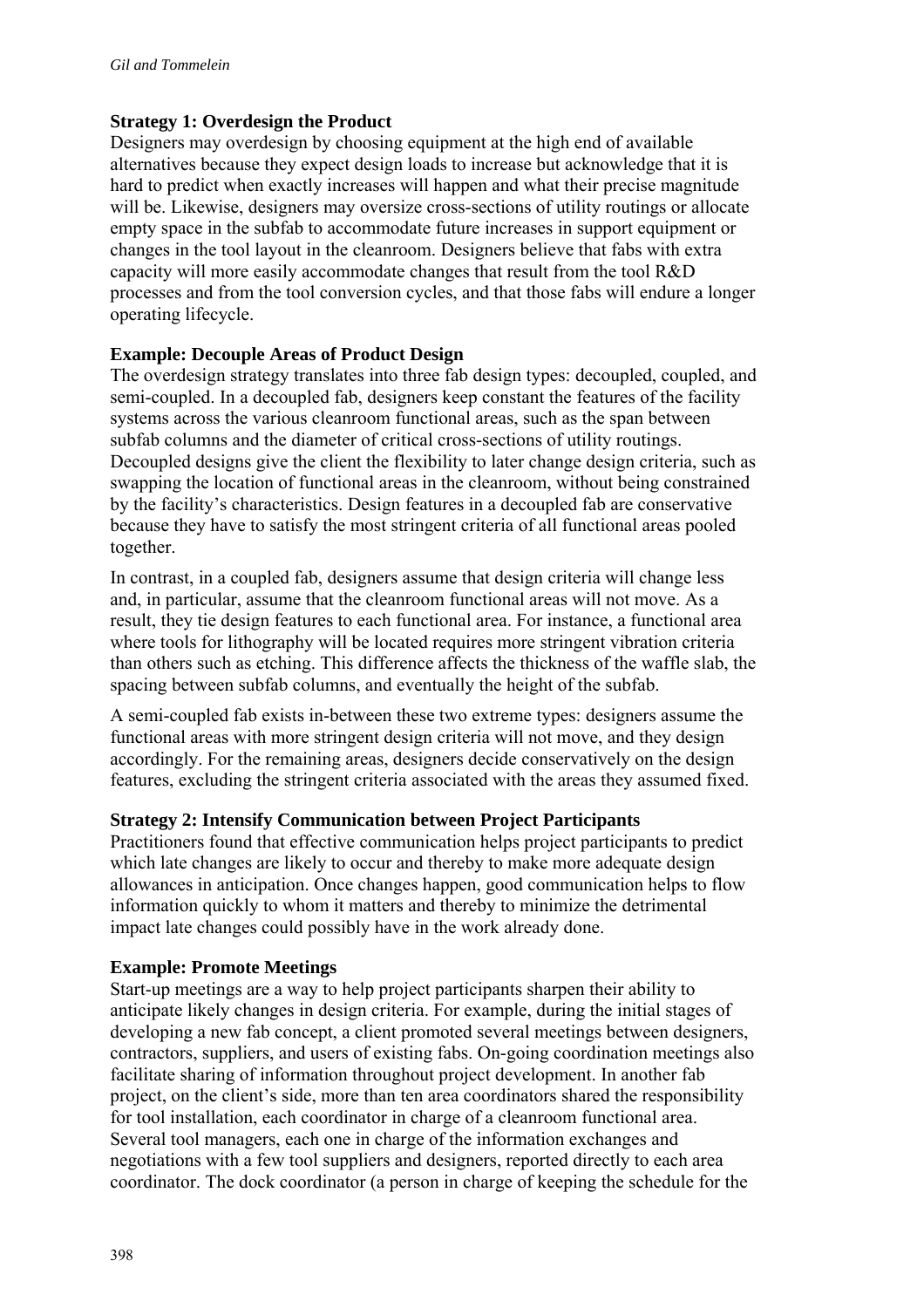tooling phase updated with the requested tool dock dates) met twice a week with the move-in contractor and with tool managers. Freight carrier representatives in charge of delivering the tools participated in these meetings via telephone. Three times a week, the tool dock coordinator participated in a start-up coordination meeting. Startup meetings brought together area coordinators, tool managers, and the fab manager. During the meetings, the dock coordinator reported past and future tool arrivals and tool managers updated everyone present about changes in tool dock dates. The dock coordinator would then weekly update the schedule with the dock dates, and inform the construction manager who in turn was responsible for sharing the information with contractors.

## **DRAWBACKS IN IMPLEMENTING PRODUCT FLEXIBILITY**

The designers we interviewed almost unanimously advocated a flexible product design as the most effective principle to cope with the fast delivery of a technologically complex product (fabs) in conditions of uncertainty. The strategies used to implement this principle however have drawbacks. First, designers overdesign primarily based on their experience and prediction of future needs. They cannot guarantee that design allowances will accommodate the hard-to-predict changes the client may request, even when the best communication procedures have been set up. For example, many changes in a fab project happen when facility operators (e.g., lab owners, tool managers) get involved in the late project stages and exercise their authority to customize the spaces that will fall under their responsibility. To preempt these kinds of changes, the owner of one project invited operators of existing facilities to participate in the early design meetings. However, these operators were not those to later work in the new facility – some of the latter operators were not yet selected or even hired at the early design stages – and as a result, many late changes still occurred.

Second, design allowances can be insufficient because the magnitude of each change is hard to anticipate. If changes occur during construction and allowances turn out to be insufficient, parts of what was built may have to be torn down and rebuilt anew. Because the remaining facility components may constrain the space of new design solutions, it may be hard at that time to find solutions that perform equally well. Especially, those changes may be costly, delay the fab delivery, and hurt fab performance.

Third, the flexibility designers embed in the design may not be exercised because some may be excessive. Designers from one specialty may base their allowances on the information they receive from other specialties. It may be unclear that the received information already included some allowances. Ultimately, designers run the risk of unknowingly developing an unnecessarily overdesigned solution. If the client later wants to lower the estimated construction cost (which frequently happens during value-engineering), designers have to cut out those allowances the client suspects are embedded in the design and does not want to pay for. New iterations and rework will then follow.

Finally, good communication does not guarantee that people have updated information, particularly in large project organizations. As an example, the previously-mentioned tool dock coordinator who was in charge of weekly schedule updates, oddly, admitted that the most reliable source of information regarding tool arrival dates were the freight carriers!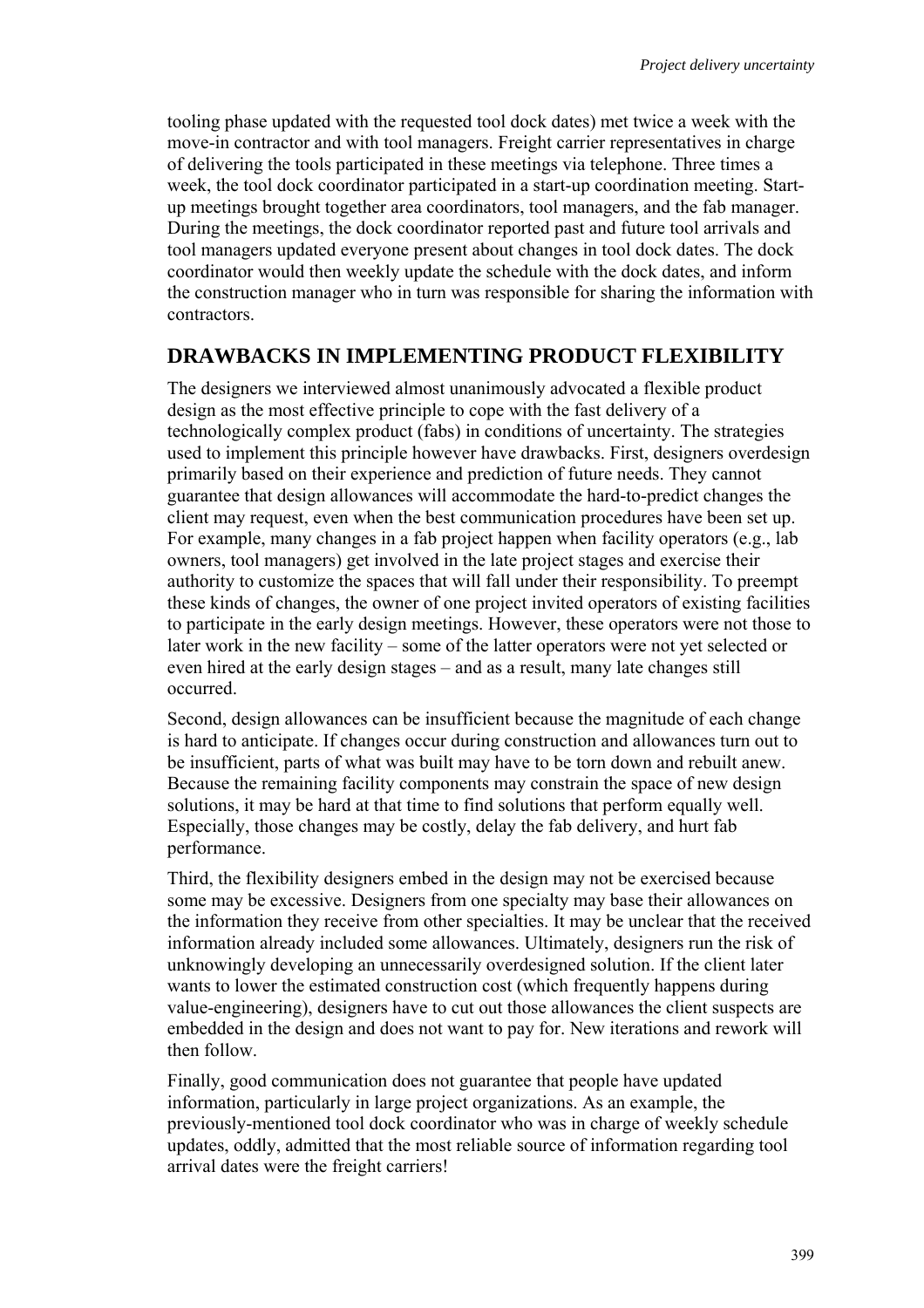In addition, good communication procedures will not guarantee that people communicate effectively whenever they get together. As an example, we learned that tool installers who visit the tool suppliers' facilities before the start of a tool install job occasionally fail to ask the right questions and thus fail to get the needed information. (It is unclear if they had prepared a checklist of questions in advance of their visit so that they would know what to ask). Similar phenomena happen in meetings when people in the room fail to communicate effectively.

Despite the drawbacks of the strategies that implement a flexible product design, designers and clients acknowledge that benefits and cost savings in the long term outweigh the drawbacks. However, clients also assert that they cannot afford the extra up-front cost because shareholders demand that their fabs are not—nor appear to be—more expensive than the fabs of competitors are (or appear to be). Accordingly, clients and AEC practitioners together have been seeking to make the delivery process more flexible.

# **PROCESS FLEXIBILITY**

Process flexibility is the ability to structure the project development process so that it can accommodate possible late changes in design criteria without necessitating large design allowances upfront. Project organizations implement this principle through the following two main managerial strategies:

## **Strategy 1: Modular Buildings**

Ulrich and Eppinger (1995) define product architecture as the scheme by which the functional elements of the product are arranged into building blocks and by which these blocks interact. In modular product architecture, the functional elements of the product match specific building blocks and the interactions between blocks are well defined and generally fundamental to the primary functions of the products. Modular architectures allow design changes to be made to one block without generally requiring changes to the other blocks for the product to function correctly (op. cit. p. 132).

## **Example: Modular Fab Fit-Up and Tooling**

Some organizations divide the fab space in various modules, each one corresponding to a fitted up and tooled quadrant in the cleanroom, and supporting a set of tools that on their own may constitute a chip manufacturing line. New modules are progressively designed, fitted up, and tooled throughout the process of ramping the facility up to the target rates, a process that may last up to two years. In doing so, the manufacturer can initially tool up the fab sparsely and postpone other decisions related to fit-up and tooling. Wood's (1997) analytical model has shown that modular tooling decreases risks associated with obsolescence of capital equipment and inventories since it allows for more accurate matching of fab capacity with demand and technology. This practice is effective, however, only if lead times for adding tooling capacity are short.

## **Strategy 2: Pre-fabrication**

Practitioners are looking to identify components of the building systems that can be assembled off-site and then transported to the construction site. Off-site assembly allows for increased concurrency between design and construction tasks and it can bring savings in labor hours, installation time and cost, and increased safety during assembly (Gibb 1999). Pre-fabrication supports a more flexible development process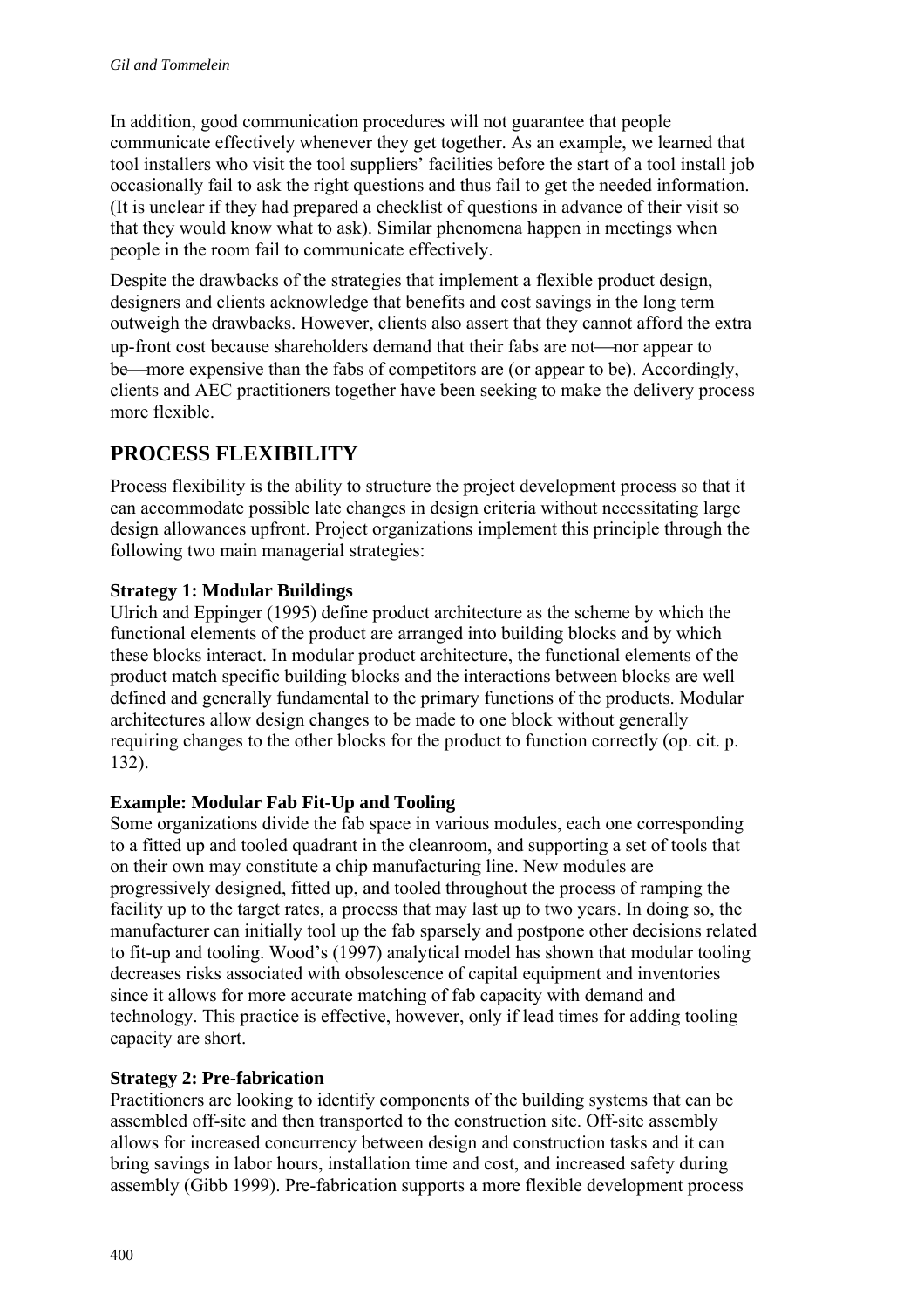because alternative designs can be developed upfront but the choice of one design and the start of the assembly process for that design can be postponed until design criteria are more certain.

Deciding to pre-fabricate building components is not, however, a trivial decision. Once a component is pre-fabricated, it is costly to change it. The pre-fabricated module also needs to interface correctly with the structures on site. Tolerances for the pre-fabricated components and for the connecting structures must be mutually adjusted. Pre-fabricated modules need to be protected from damage during transportation, which may translate in a need to over design some features. Still, the high-tech building industry is increasingly adopting pre-fabricated solutions.

#### **Example: Pre-fabrication of Clean Room Plenum**

In a recent project, 560 modules for the clean room plenum of the fab were prefabricated in a shop and then assembled on site. These modules included the air barrier layer, the ceiling grid, the framework between the two layers, the fire sprinkler system, the air transfer ducts, the balancing dampers, and all of the normal components of the ceiling grid. Pre-assembly brought significant savings in labor hours, installation time and cost, and increased safety during installation. Savings were largely associated with the efficiency gained in the off-site shop fabrication of the modules and in their ease of installation. The performance quality of this solution was considered higher because of better conditions available in the shop to carry out work such as welding. The solution has been patented and can be applicable to future projects (Panelli *et al.* 2003).

# **FINAL COMMENTS**

This study presents two complementary principles — product and process flexibility. Their usefulness is illustrated by applying them to structure an analysis of various strategies employed in the delivery of fab projects. The analysis yields understanding on the purposes served by the various strategies and on how they complement each other. Clearly, the list of strategies studied here is not exhaustive  $-$  the increasing use of Information and Communication Technologies (ICT), for example, was consciously left out for the sake of brevity.

It is worth noting that although fabs are unique high-tech buildings, the main delivery factors ─ design complexity, speeding up project delivery, and changing design criteria along project delivery ─ are increasingly common in capital projects. This study clarifies the importance of implementing strategies that embody both principles for delivering challenging projects. Project managers may find it useful to employ the theory when choosing the strategies that best suit other challenging projects.

# **ACKNOWLEDGEMENTS**

Acknowledgements are due to the Fundação Luso-Americana para o Desenvolvimento and to the Fundação para a Ciência e Tecnologia (Portugal) for the financial support provided to Nuno Gil for doctoral and post-doctoral studies. In the early stages, this research also counted with funding from the grant SBR-9811052 from the National Science Foundation, whose support is gratefully acknowledged. Any opinions, findings, conclusions, or recommendations expressed in this report are those of the authors and do not necessarily reflect the views of the National Science Foundation. We thank all people interviewed, for the time and knowledge they shared with us.